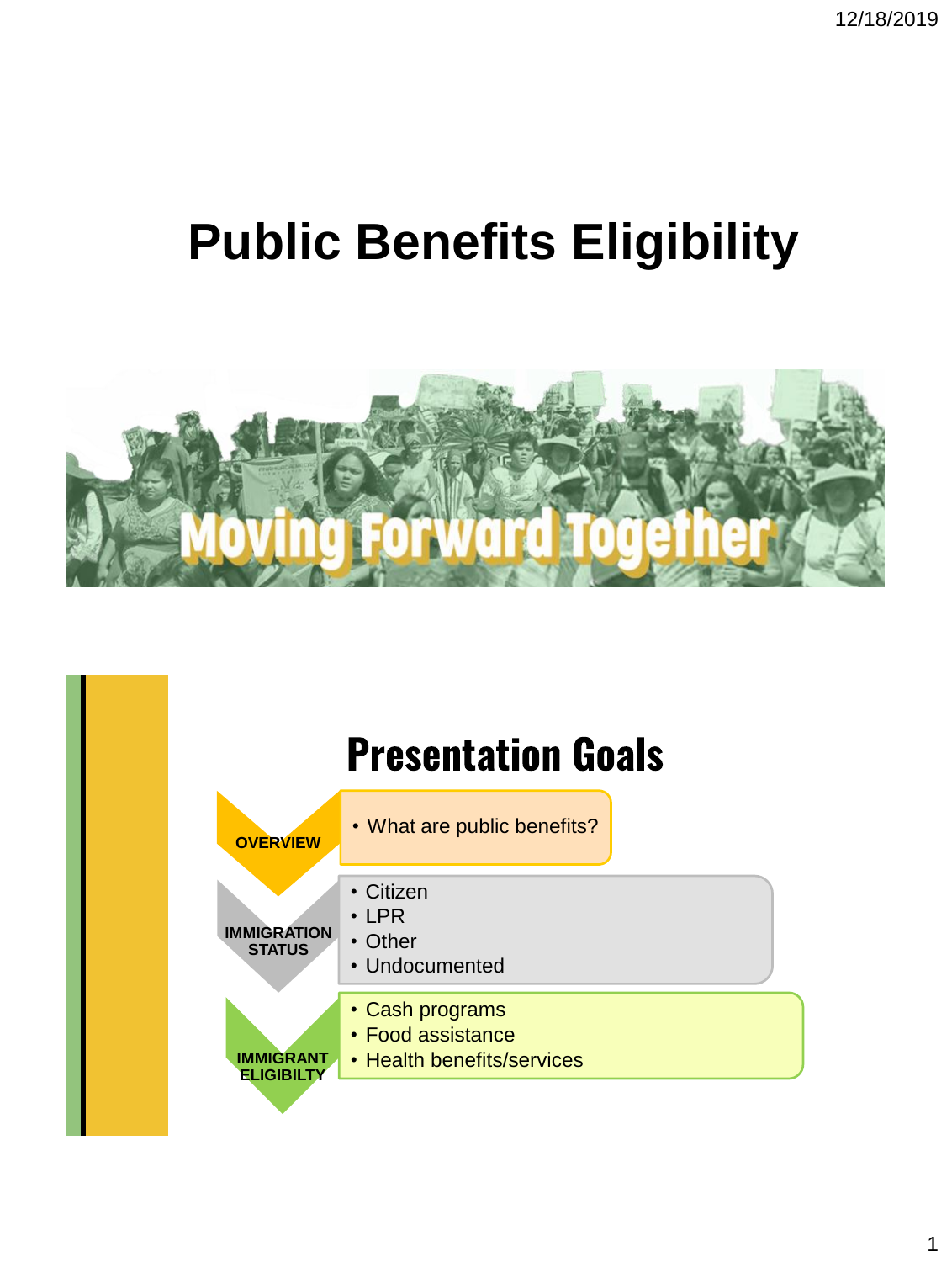12/18/2019

#### **WHAT ARE PUBLIC BENEFITS?**

### Public Benefits:

- "**Means-tested**" benefits provided **by the government-**
	- •Health Insurance: Medi-Cal, County (Welf. & Inst. Code §17000) programs, Covered CA subsidies, CCS, CHDP
	- •Nutrition: CalFresh (Food Stamps), WIC, School lunch/breakfast
	- •Cash Assistance: CalWORKs, SSI, CAPI, GA

**NOT** "**insurance**" programs (Social Security, Medicare, UIB/SDI)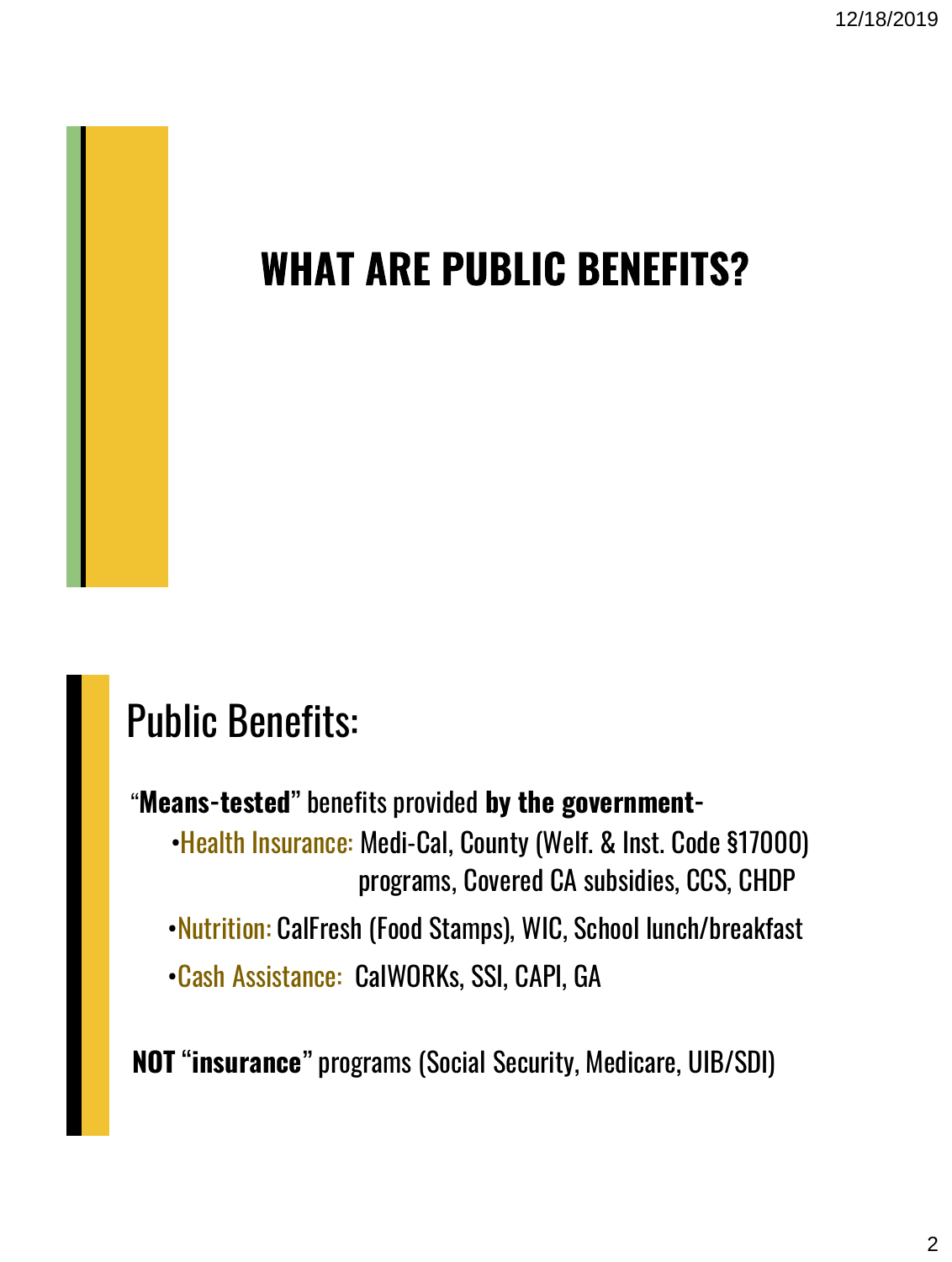## Eligibility Process:

- **Category Eligibility:** Who do you have to be?
	- Age
	- Family status
	- Disability
	- **Immigration Status**
- **Financial Eligibility**: What is low-income?
	- Income
	- Resources

#### ● **Other Requirements**:

- Residency (in state, county)
- o Verifications, Work, etc.

#### **Whose Who in Immigration** Law?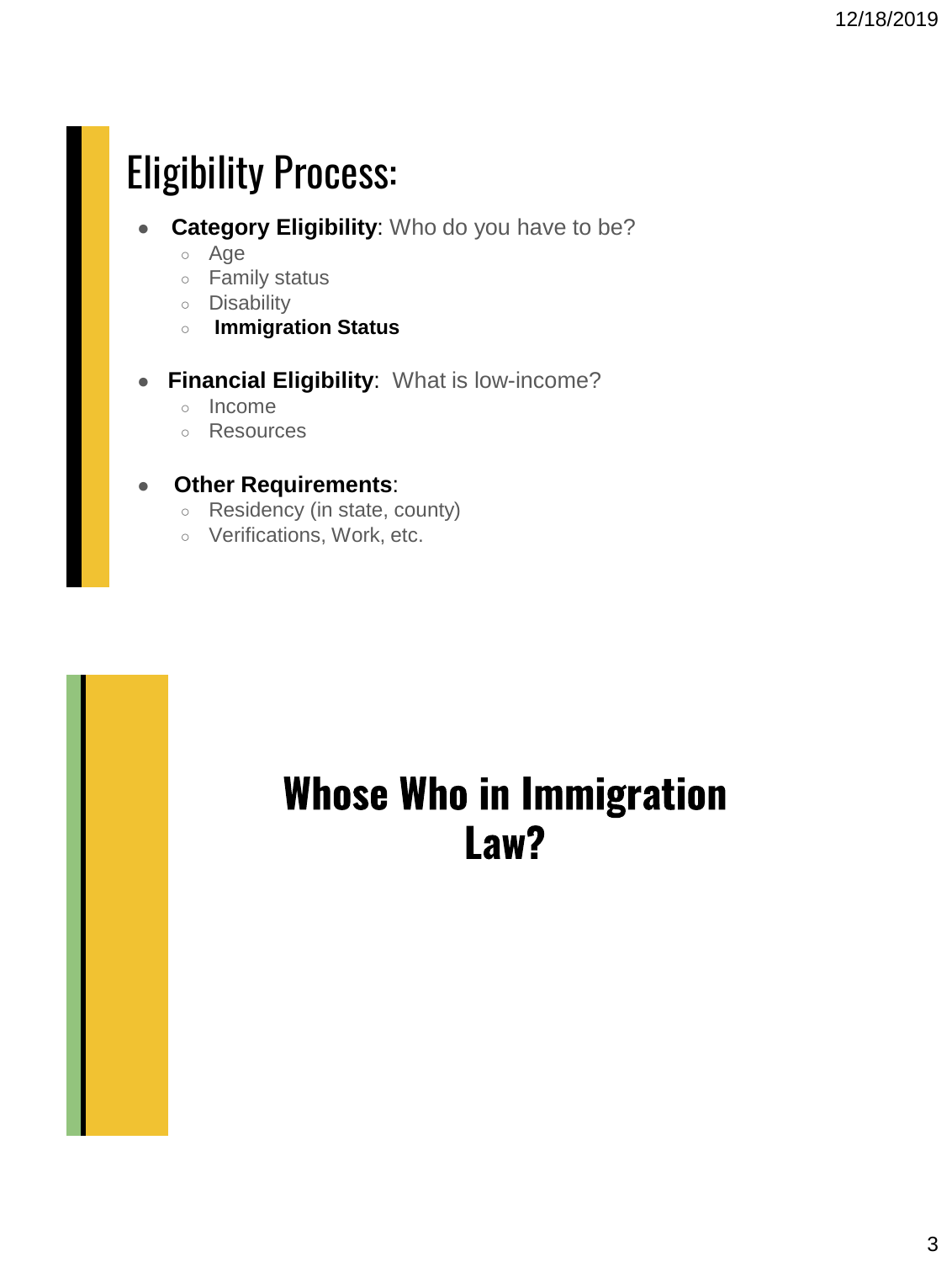

## **ELIGIBILITY BY IMMIGRATION STATUS**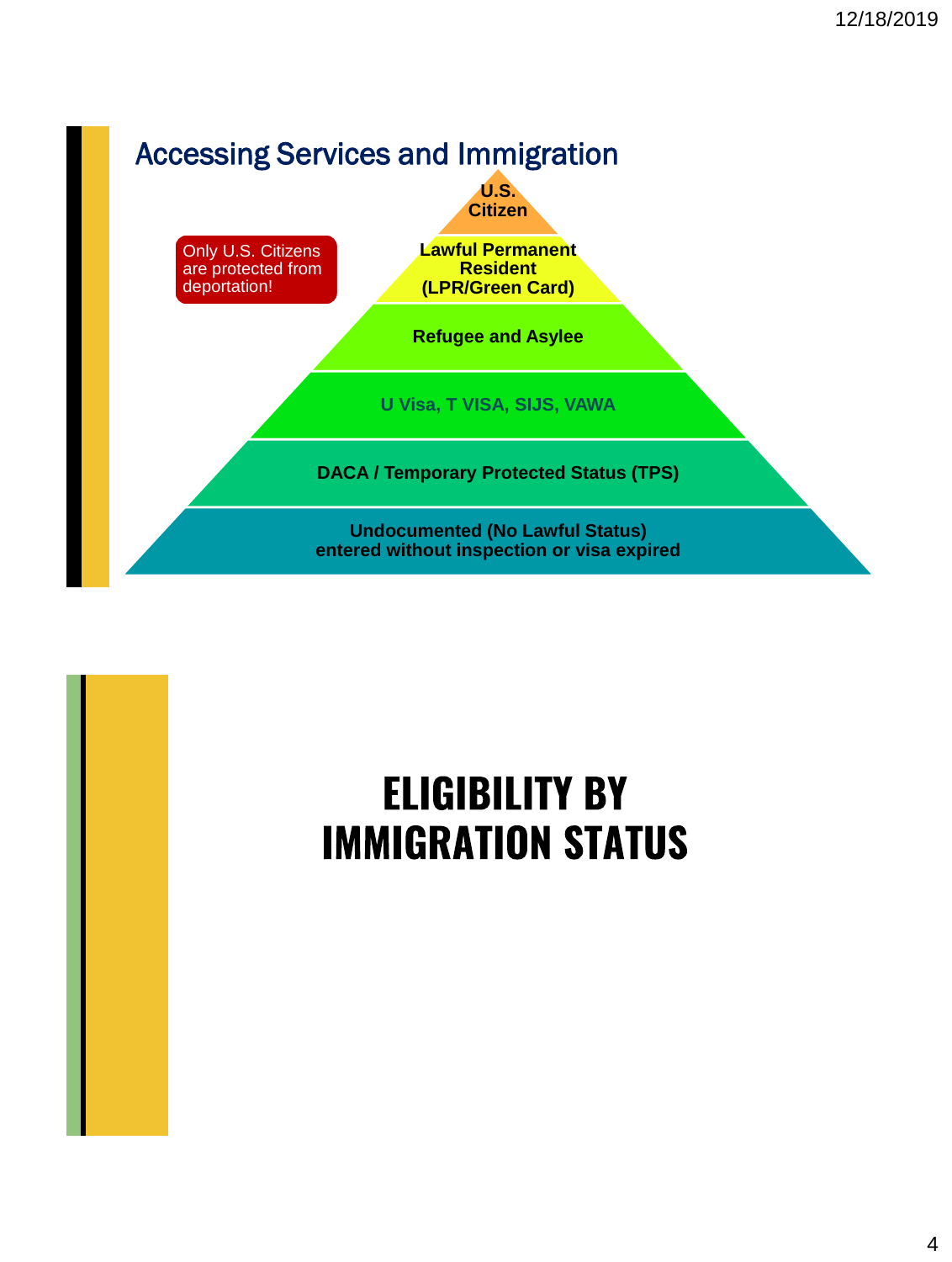- **Citizens**  eligible for all public benefits if they meet other requirements
- **LPRs** eligible for MOST public benefits BUT *sponsor deeming* & some other restrictions *may* apply
- **Other** Different statuses eligible for different programs. . .
- **Undocumented** eligible for few programs, mostly health services

#### **Sponsor Deeming**

LPRs might be subject to sponsor deeming:

- Sponsor's income and resources used to determine LPR's eligibility for benefits, even if Sponsor isn't helping.
- There are exceptions.
- **Potential Sponsor liability**

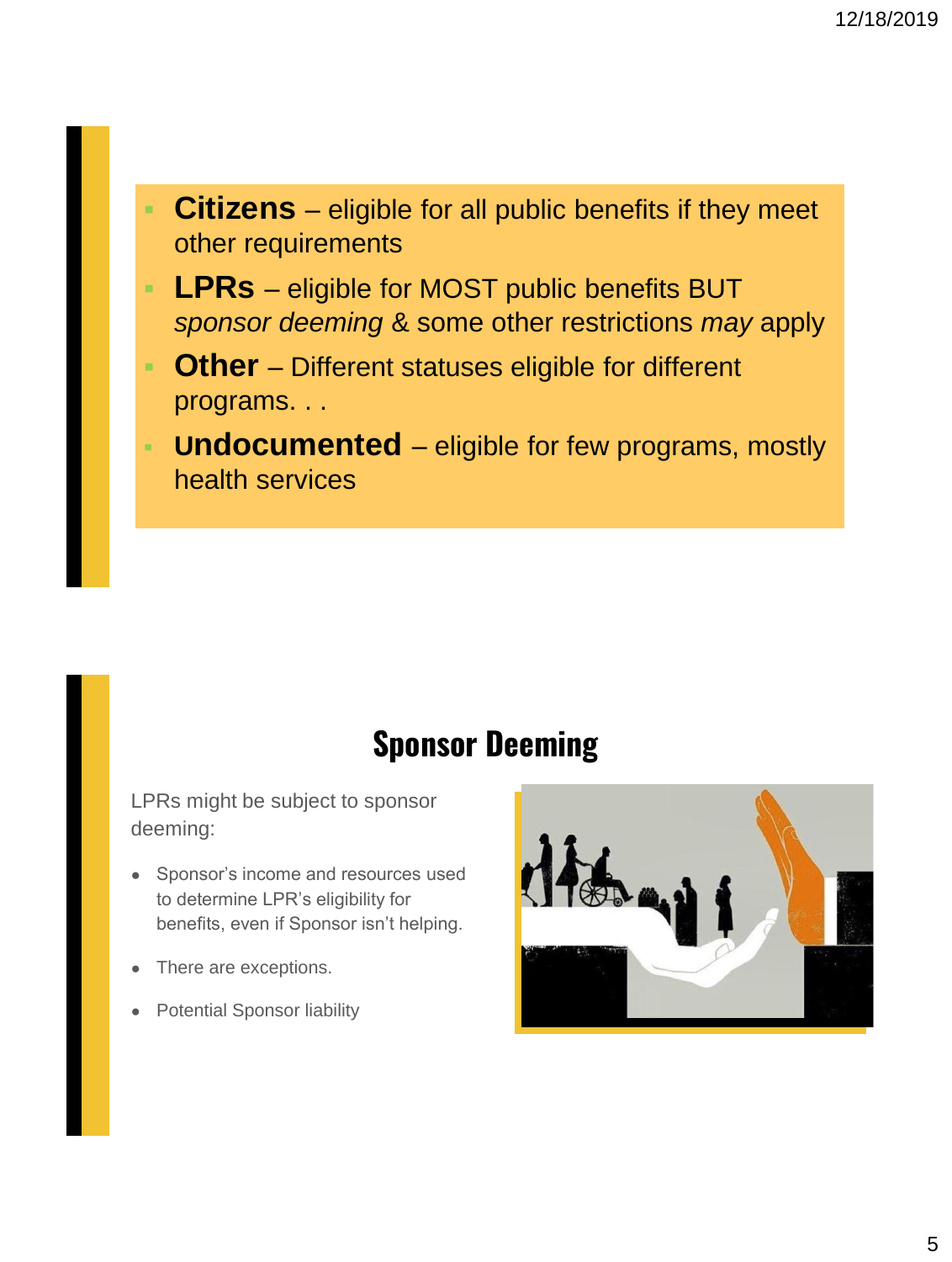#### **Mixed-Status Families**

- In many families, not all members have the same citizenship or immigration status.
- *Members of the same family can qualify for different programs.*
- "Non-applicants" do not need to provide information about their citizenship/immigration status.

![](_page_5_Picture_5.jpeg)

## CalWORKs:

- **Category:** Cash aid for families w/ a child where a parent is absent, unemployed or disabled
- **Financial:** Low income & ≤\$2,250 in resources

#### **Immigration status:**

- **Citizens**
- **LPRs (sponsor deeming for some)**
- VAWA petitioner (at least prima facie notice) (CA only)
- U/T-visa applicant (CA only)/approved/Office of Refugee Resettlement certified
- **Asylee**
- Refugee
- **Paroled into the US for at least a year**
- **Granted withholding of deportation**
- **Cuban/Haitian entrants**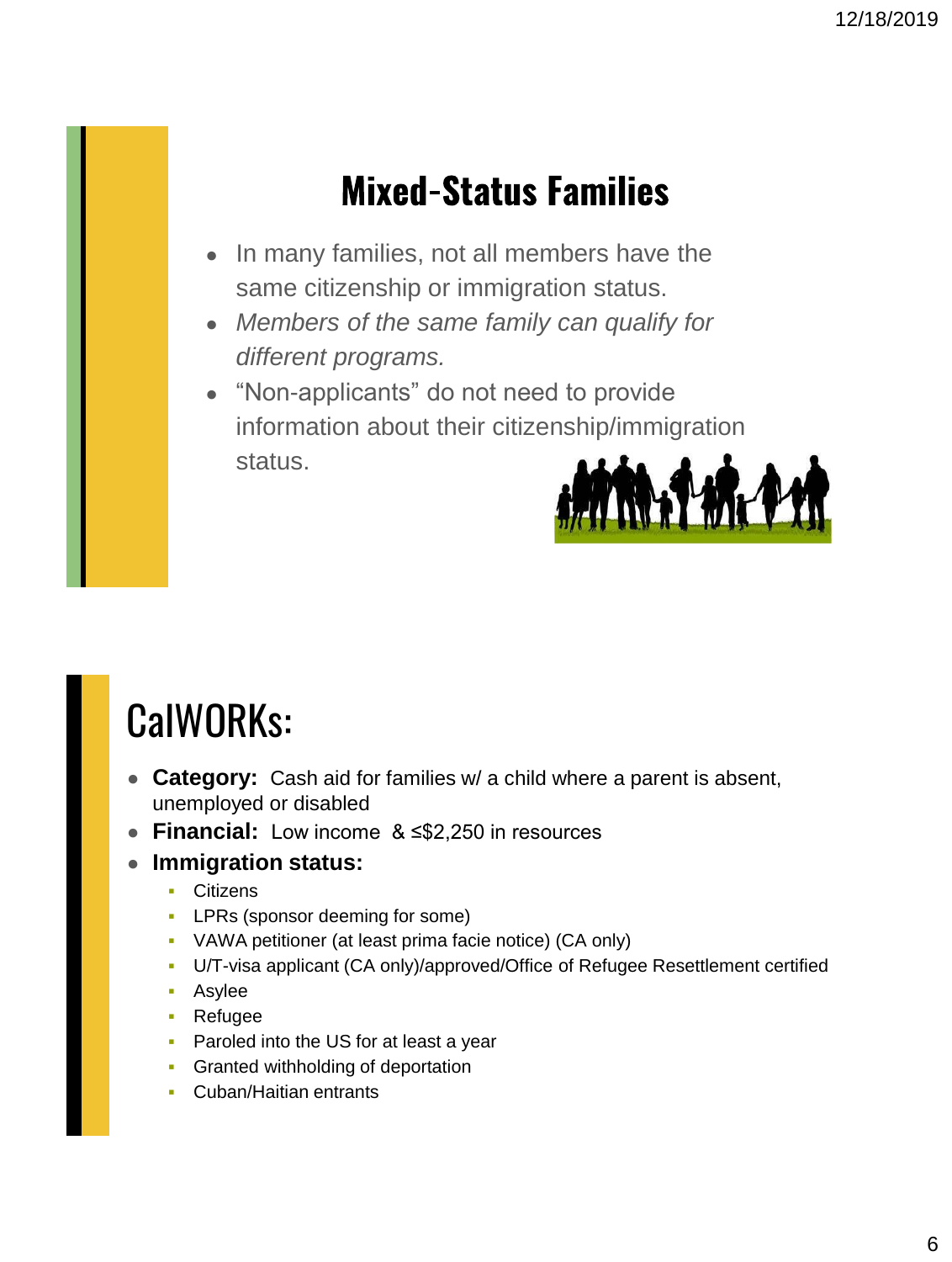## SSI:

- Category: Cash aid for people over 65 yrs. old or with disabilities
- **Financial:** Low-income & < \$2,000 resources (\$3,000 for couple)

#### ● **Immigration status:**

- **Citizens**
- LPRs subject to 5 yr. waiting period unless credited w/ 40 qtrs of earnings or veteran/active military-spouse/parent (sponsor deeming)
- VAWA self-petitioner if meets specific conditions
- **Refugees (up to 7 yrs. after status approved)**
- Asylees (up to 7 yrs. after status approved)
- T-visa applicant w/ at least prima facie case (up to 7 yrs. after status approved)
- Granted withholding of deportation (up to 7 yrs. after status granted)
- Cuban/Haitian entrants (up to 7 yrs. after status granted)
- American Indian born in Canada/other Native Americans born outside U.S.

## CAPI (Cash Assistance Program for Immigrants):

- **Category:** Cash aid for an immigrant who would otherwise get SSI (disabled/65+ yrs. old) except for immigration exclusion
- **Financial:** Low-income & resources < \$2,000 (\$3,000 for couple)

#### ● **Immigration status:**

- **LPRs excluded from SSI (sponsor deeming for some)**
- Refugee/Asylee/Granted withholding of dep./Cuban/Haitian entrant/T-visa--Iif status granted more than 7 yrs. ago
- **•** Parolees
- VAWA
- **PRUCOL (U-Visa, LPR applicant, Deferred action, others)**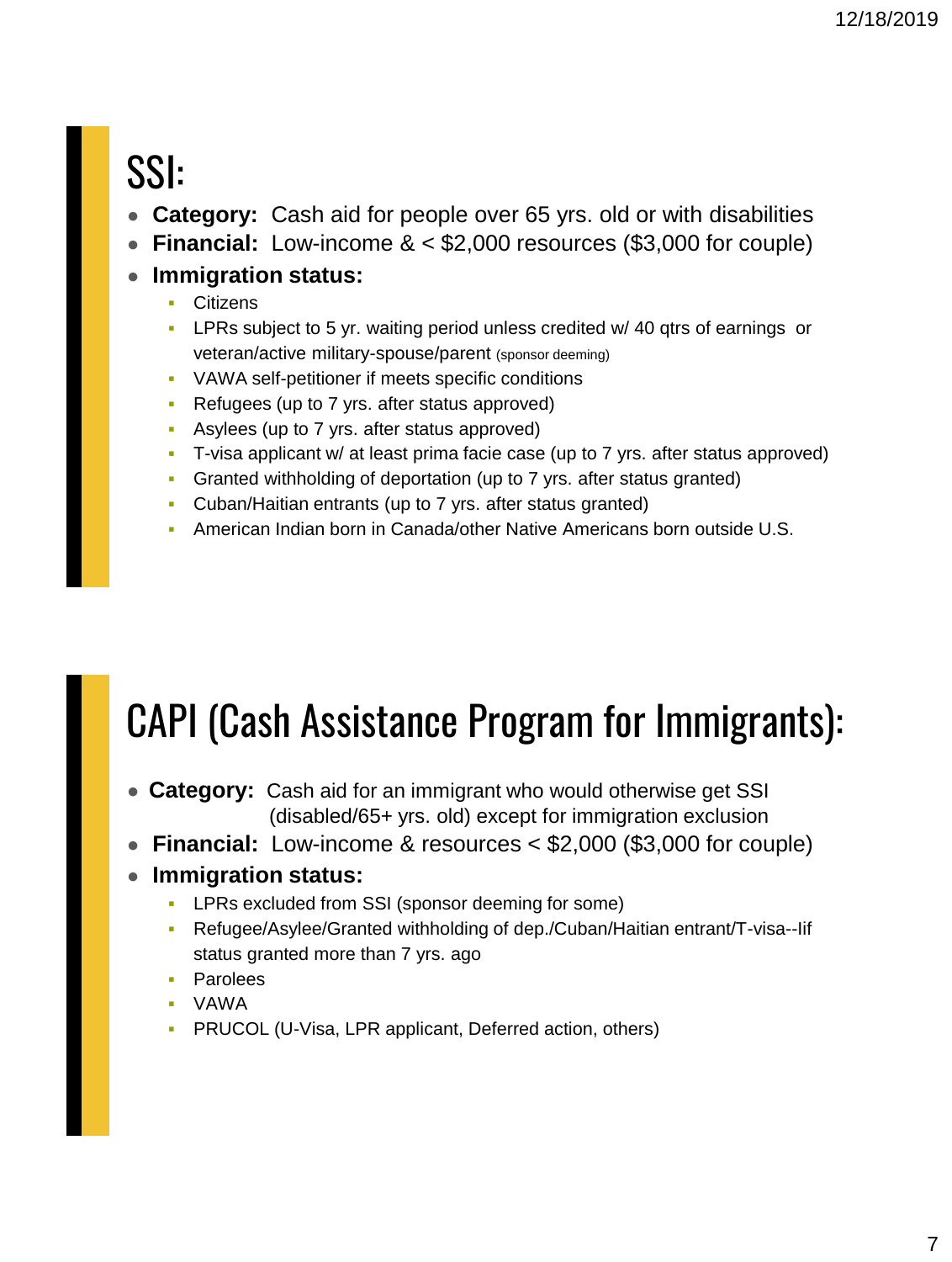## GA/GR (General Assistance/Relief):

- **Category:** Cash aid for indigent county residents who don't qualify for anything else.
- **Financial:** Varies by county- generally < \$350 income & < \$50 resources
- **Other Requirement:** County resident
- **Immigration status:** 
	- **Citizens**
	- **LPRs (sponsor deeming for some)**
	- Other statuses recognized by county

## CalFresh (EBT/Food Stamps):

- **Category:** Help to households to purchase food.
- **Financial limits:** Income < 200% FPL unless senior or disabled; no resource limit unless sr./disabled >200% FPL

#### ● **Immigration status:**

- **•** Citizens
- LPRs (sponsor deeming)\*
- VAWA petitioner\*
- Asylee/Refugee
- U-visa applicant\*
- **T-visa holder or prima facie case or ORR certified\***
- **Granted withholding of deportation/removal**
- American Indian born in Canada/Native American born outside U.S.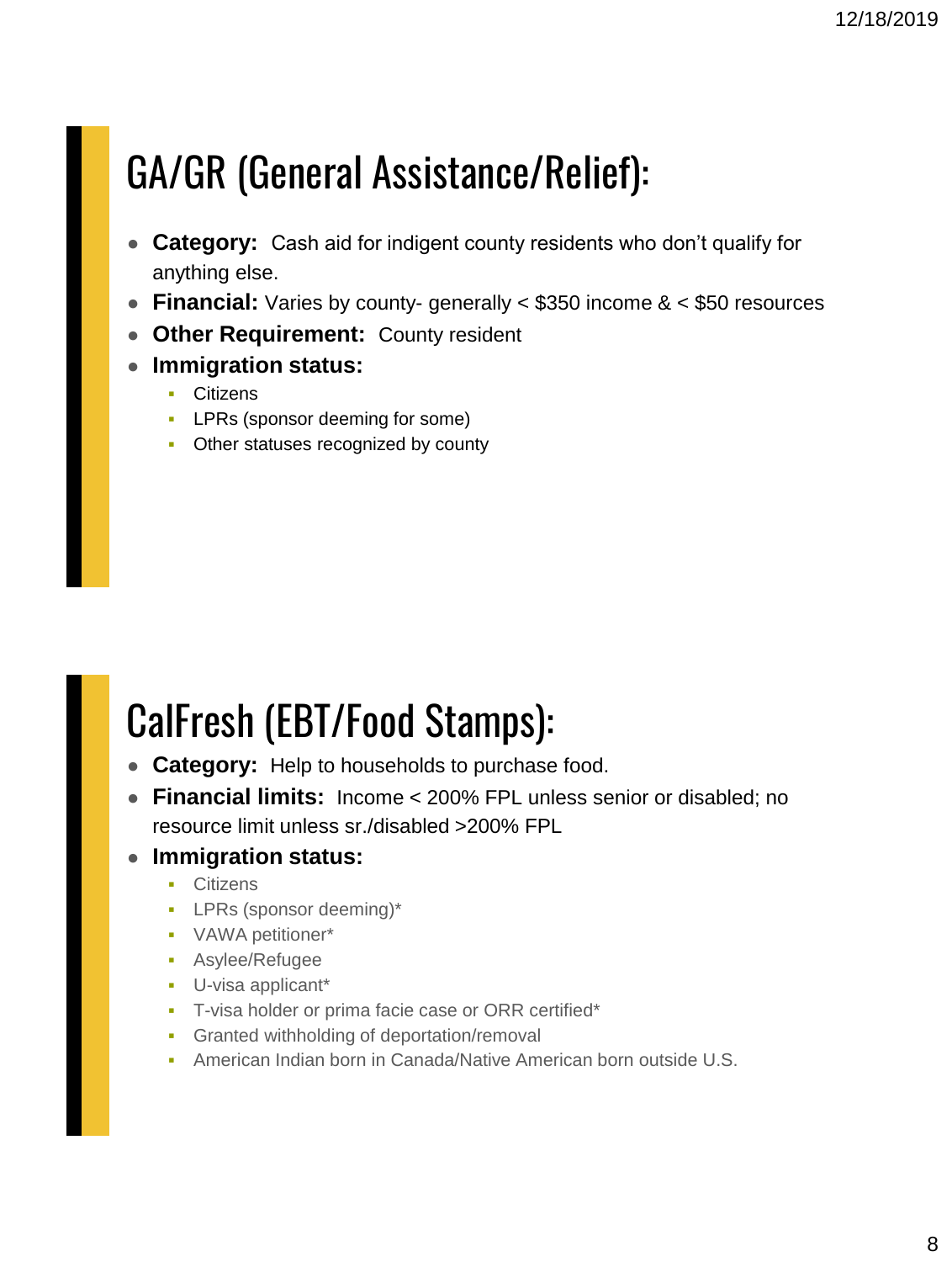## "Full-Scope" Medi-Cal:

- Category: Medical coverage for CA residents
- ●**Financial:** Income ≤266% FPL if under 19; otherwise 138% FPL; no resource limit unless 65+ yrs./disabled
- ●**Other:** CA resident
- ●**Immigration status:** 
	- **•** Citizens
	- **LPRs**
	- Pregnant women & children under 19\* yrs. old *regardless of immigration status*
	- Refugee, asylee, granted withholding of deportation
	- U/T visa applicants/holders
	- Cuban/Haitian entrants
	- VAWA
	- PRUCOL Permanently Residing under Color of Law (DACA, SIJS applicant, TPS, parolee, green card applicant, etc. on MC-13)

### A Word About PRUCOL:

- **P**ermanently **R**esiding **U**nder **C**olor **O**f **L**aw
- PRUCOL means that the government is aware the person is here, but is not actively pursuing his or her deportation.
- Although these persons may not have legal right to remain in the U.S., they are eligible for certain benefits.
- **In California,** PRUCOL used broadly to include many immigrants not covered at federal level. Example: **DACA** recipients qualify for full-scope Medi-Cal in CA.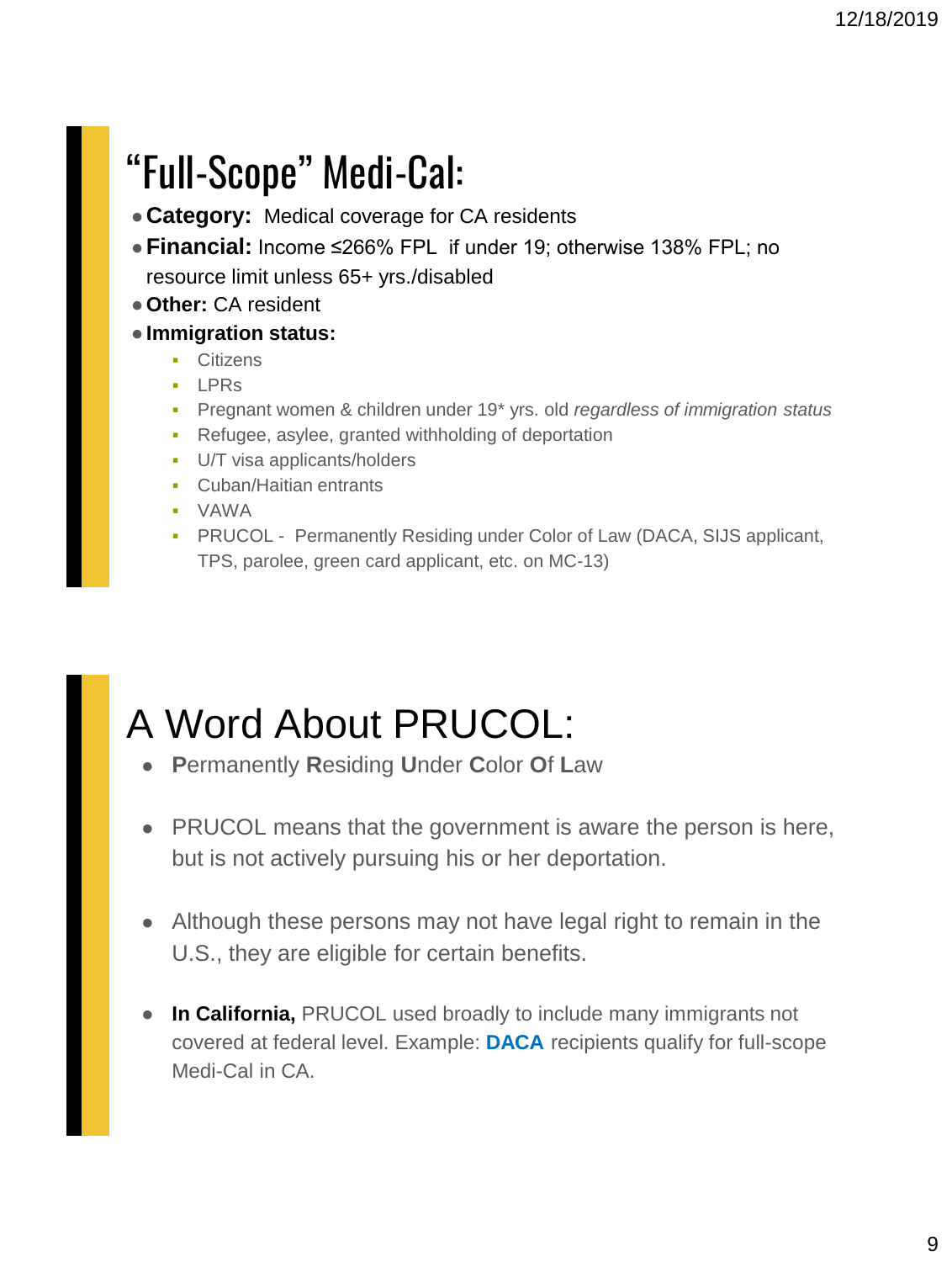### Covered California:

- Category: Premium payment assistance for private health coverage
- **Financial:** Income138-400% FPL
- **Immigration status:** 
	- **•** Citizens
	- **LPRs**
	- **U/T** visa holders
	- Refugees/Asylees
	- VAWA
	- TPS
	- Applicants for various statuses, non-immigrant visa holders, others https://www.healthcare.gov/immigrants/immigration-status/

#### CA Benefits Available Regardless of Status:

- Emergency Medi-Cal
- Prenatal care (Medi-Cal)
- Medi-Cal Access Program (MCAP, formerly AIM)
- Long-term care
- Early Breast Cancer Detection & Breast & Cervical Cancer **Treatment**
- IMPACT (prostate cancer)
- California Children's Services (CCS)
- Programs in some counties (Healthy SF, My Health LA, ACE SM)
- Community clinics
- Family PACT
- Minor consent services
- Mental health services
- Regional Center Services
- Women Infants and Children (WIC)
- School lunch and breakfast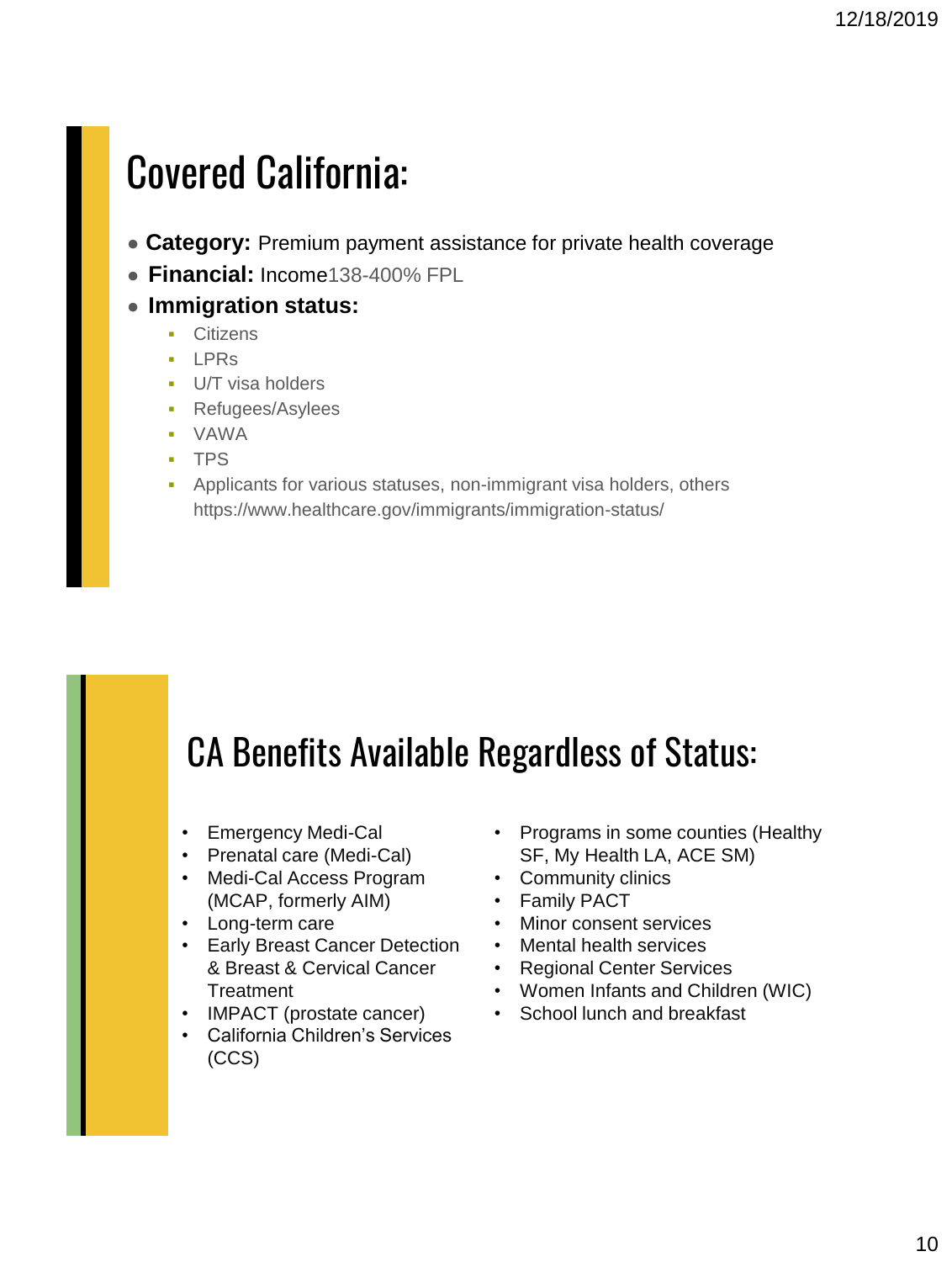#### What We Often Hear…

**Common concerns around the impact of health coverage enrollment on immigration**

- Information security (undocumented, DACA)
- Family sponsorship (LPRs)
- Status adjustment (e.g. LPR/citizenship applicants, foreign students)

#### **Top myths about public benefits**

- CalFresh is cash assistance
- "As long as I don't use my Medi-Cal"
- "The government will take away my property if I have Medi-Cal"

#### **Example 1**

![](_page_10_Picture_11.jpeg)

"My uncle is undocumented and has been getting his kidney dialyses through Medi-Cal. Should I help him cancel his coverage since it may subject him to public charge and deportation?"

Keys: eligibility? who's affected? proposed changes?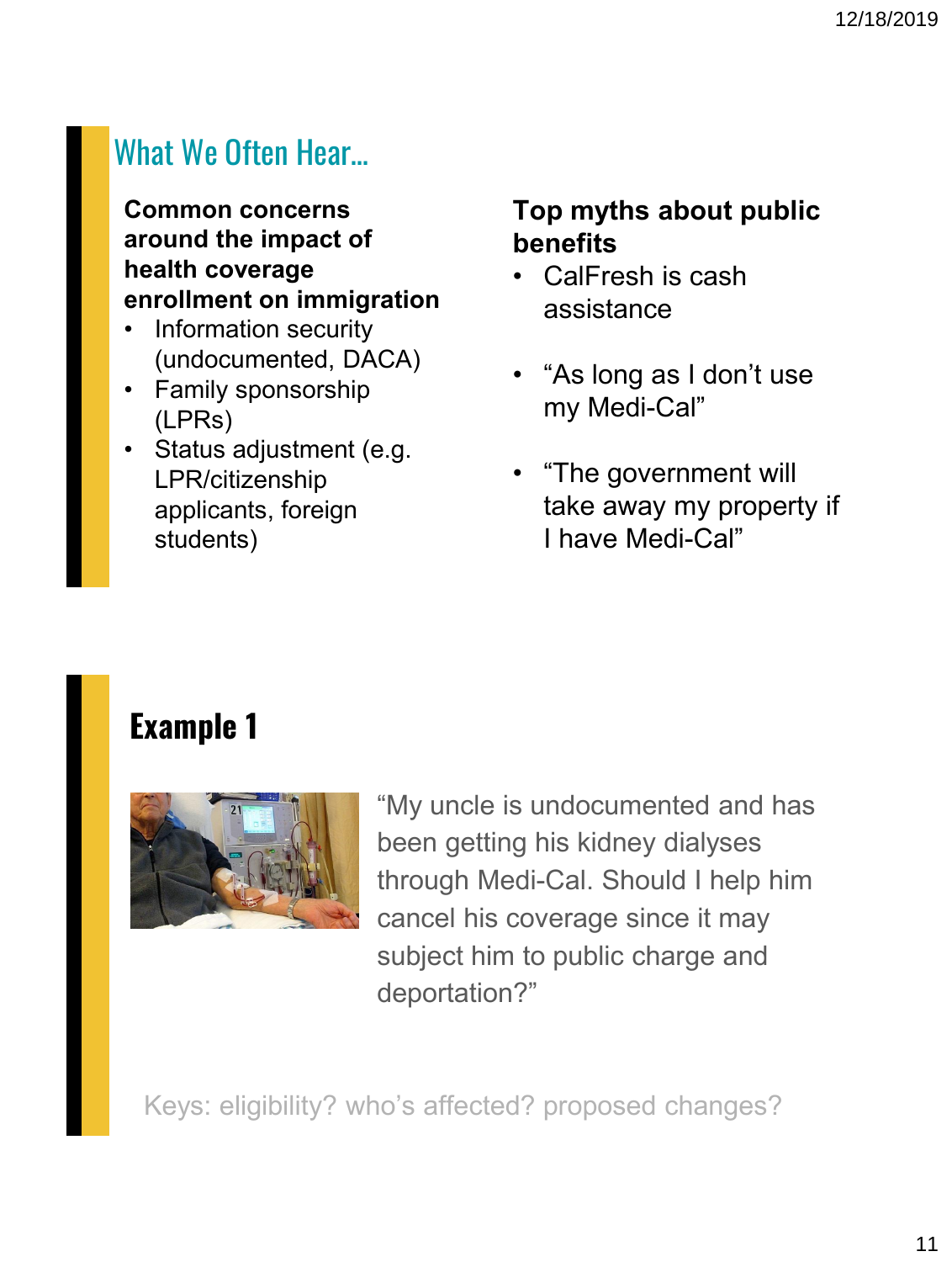#### **Example 2**

![](_page_11_Picture_2.jpeg)

"My husband and I have applied for asylum and received work permits, and our baby is a US born citizen. We both got emergency Medi-Cal and our baby has full scope but we are too scared to use these benefits."

Keys: eligibility? who's affected? proposed changes?

### **Example 3: Mejia Family**

- Mr. & Mrs. Mejia have 3 children. Sam (22) & Lisa (18) are undoc. Sara (13) was born in US. They are low income. What benefits?
- Lisa victim of abuse, applied for U for herself & parents. What benefits?
- Do they need to worry about public charge?